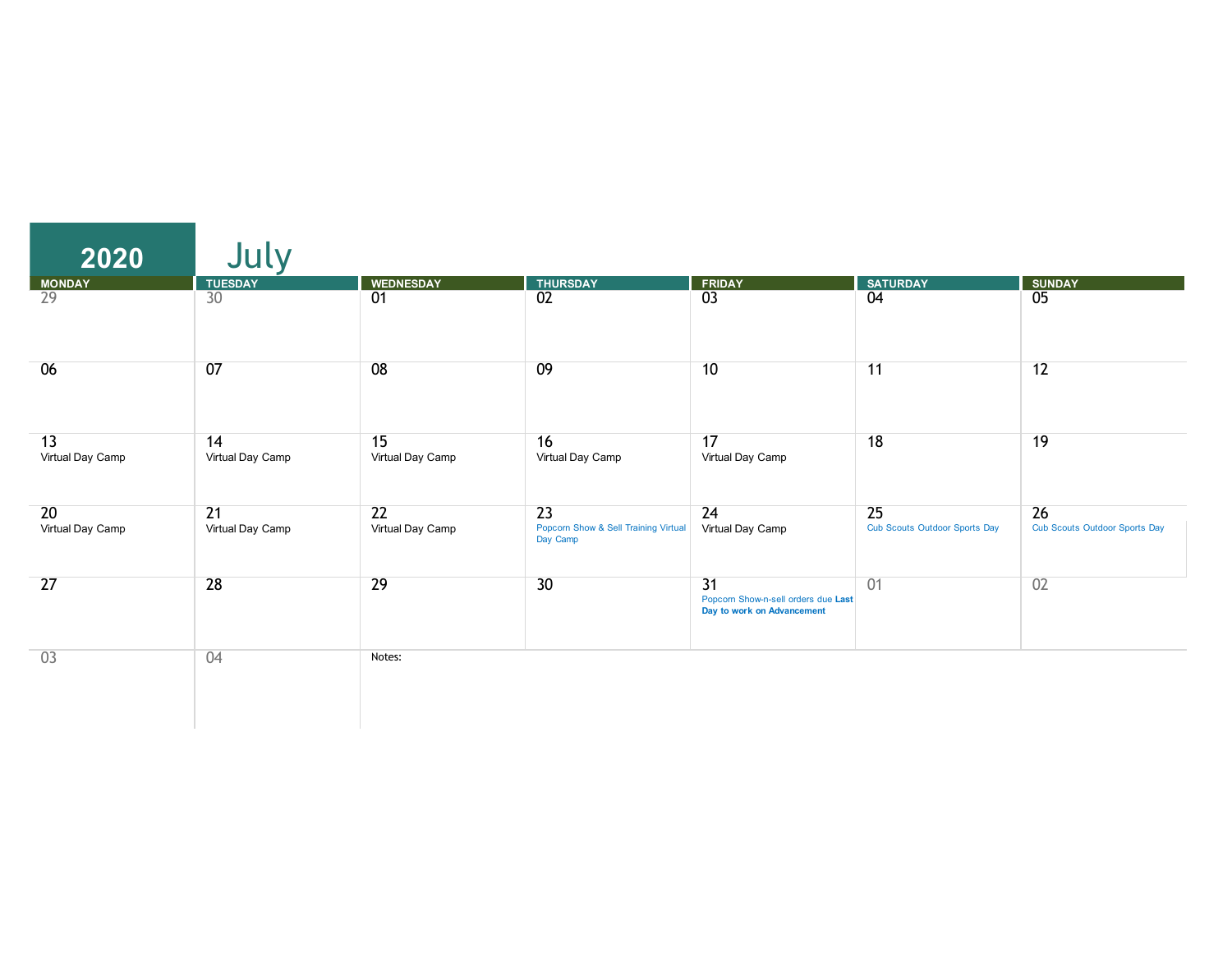| 2020                                  | August                  |                           |                                                    |                 |                                                         |                 |
|---------------------------------------|-------------------------|---------------------------|----------------------------------------------------|-----------------|---------------------------------------------------------|-----------------|
| MONDAY                                | <b>TUESDAY</b>          | <b>WEDNESDAY</b>          | <b>THURSDAY</b>                                    | <b>FRIDAY</b>   | <b>SATURDAY</b>                                         | <b>SUNDAY</b>   |
| $\overline{27}$                       | $\overline{28}$         | 29                        | 30                                                 | $\overline{31}$ | $\overline{01}$<br><b>Cub Scouts Outdoor Sports Day</b> | $\overline{02}$ |
| 03                                    | 04                      | 05                        | 06                                                 | 07              | 08                                                      | 09              |
| 10<br><b>Pack Planning Meeting</b>    | 11<br>Popcorn kick-off  | 12                        | 13<br>Roundtable<br>Fall recruiting night training | 14              | 15<br>Popcorn show-n-sell dist/sales begin              | 16              |
| 17                                    | 18                      | 19<br>First Day of School | 20<br>Popcorn Kickoff Meeting Zoom                 | $\overline{21}$ | 22<br>Rocket Launch @ CRHS                              | $\overline{23}$ |
| 24<br><b>Pack Meeting - Crossover</b> | 25<br>Virtual Crossover | $\overline{26}$           | $\overline{27}$<br>New Parent Orientation          | 28              | 29                                                      | 30              |
| $\overline{31}$                       | 01                      | Notes:                    |                                                    |                 |                                                         |                 |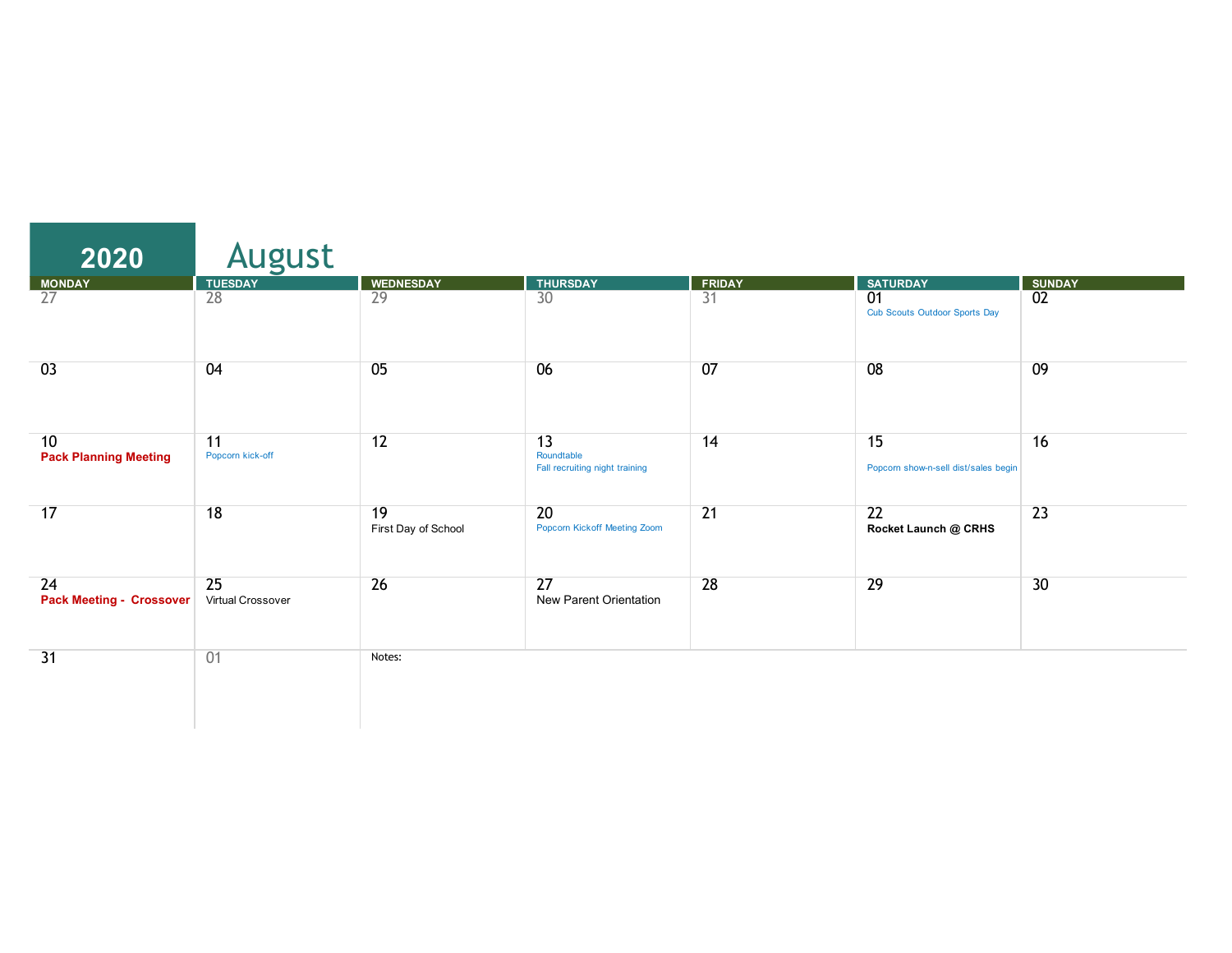| 2020                               | September                              |                                                  |                  |                 |                           |                 |  |  |
|------------------------------------|----------------------------------------|--------------------------------------------------|------------------|-----------------|---------------------------|-----------------|--|--|
| <b>MONDAY</b>                      | <b>TUESDAY</b>                         | <b>WEDNESDAY</b>                                 | <b>THURSDAY</b>  | <b>FRIDAY</b>   | <b>SATURDAY</b>           | <b>SUNDAY</b>   |  |  |
| $\overline{31}$                    | $\overline{01}$<br><b>Spirit Night</b> | $\overline{02}$<br><b>Registration/ Pay Dues</b> | $\overline{03}$  | $\overline{04}$ | $\overline{05}$           | $\overline{06}$ |  |  |
| 07<br><b>Labor Day</b>             | 08                                     | 09                                               | 10<br>Roundtable | 11              | $\overline{12}$           | 13              |  |  |
| 14<br><b>Pack Planning Meeting</b> | 15                                     | 16                                               | 17               | 18              | 19                        | 20              |  |  |
| 21<br>Pack Meeting                 | $\overline{22}$                        | 23                                               | 24               | $\overline{25}$ | 26<br>Popcorn Blitz Day 1 | $\overline{27}$ |  |  |
| 28                                 | 29                                     | 30                                               | 01               | 02              | 03                        | 04              |  |  |
| 05                                 | 06                                     | Notes:                                           |                  |                 |                           |                 |  |  |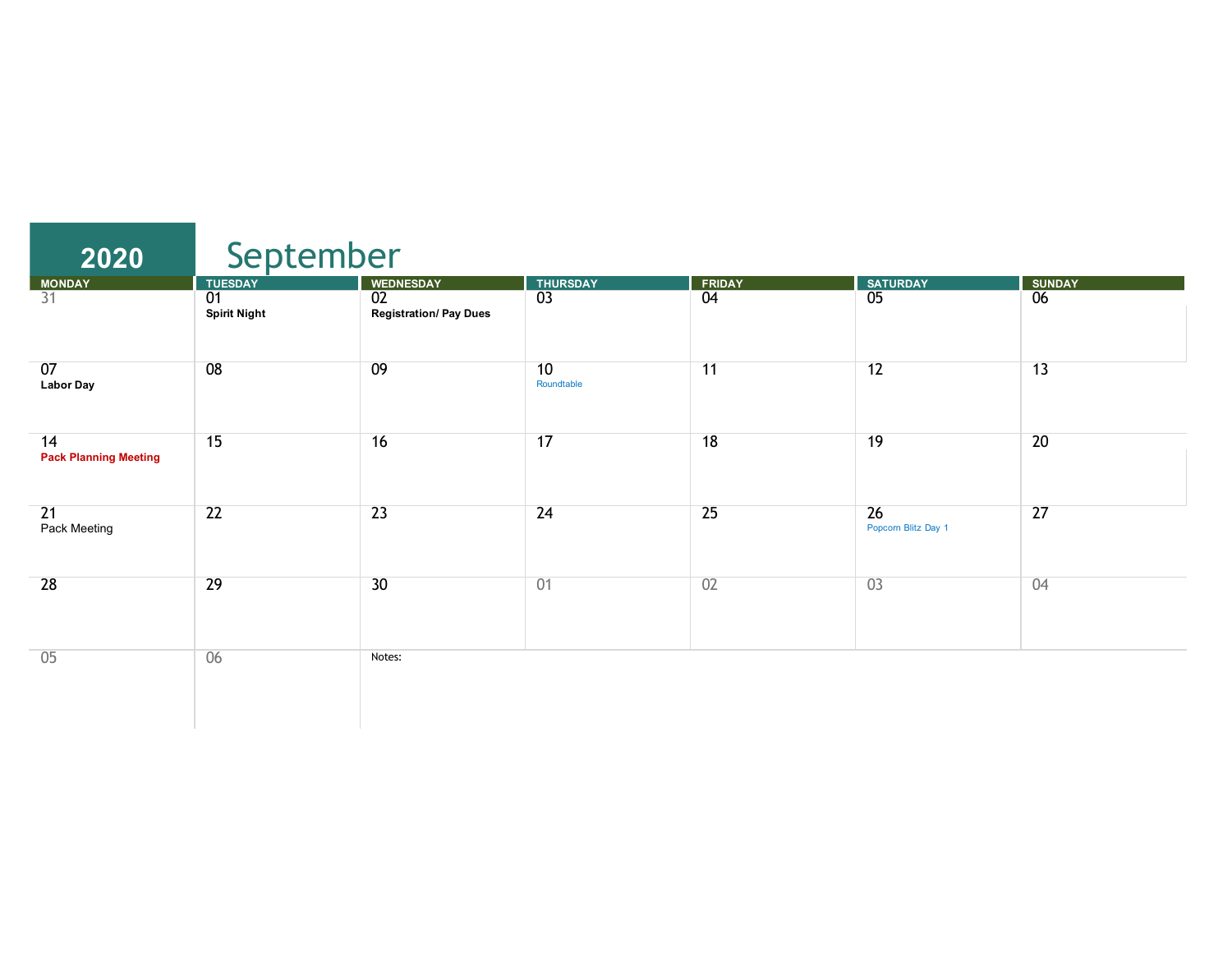| 2020                               | October                         |                                                                                                                    |                                               |                                                                                   |                                                  |                                                  |
|------------------------------------|---------------------------------|--------------------------------------------------------------------------------------------------------------------|-----------------------------------------------|-----------------------------------------------------------------------------------|--------------------------------------------------|--------------------------------------------------|
| <b>MONDAY</b>                      | <b>TUESDAY</b>                  | <b>WEDNESDAY</b>                                                                                                   | <b>THURSDAY</b>                               | <b>FRIDAY</b>                                                                     | <b>SATURDAY</b>                                  | <b>SUNDAY</b>                                    |
| 28                                 | 29                              | 30                                                                                                                 | 01                                            | $\overline{02}$                                                                   | 03                                               | 04                                               |
| 05<br><b>Pack Planning Meeting</b> | 06                              | 07                                                                                                                 | 08<br>Roundtable<br><b>Recharter Training</b> | 09<br>Fun with family (Camput for new<br>scouts)                                  | 10<br>Fun with family (Camput for new<br>scouts) | 11<br>Fun with family (Camput for new<br>scouts) |
| 12<br><b>No School</b>             | 13                              | 14                                                                                                                 | 15                                            | 16                                                                                | 17<br>Rocket Day at Tellepsen Scout<br>Ranch     | 18                                               |
| 19<br><b>Pack Meeting</b>          | 20                              | $\overline{21}$                                                                                                    | 22                                            | $\overline{23}$                                                                   | 24                                               | 25                                               |
| 26                                 | 27<br><b>Popcorn Orders Due</b> | 28                                                                                                                 | 29                                            | 30<br>Popcorn orders due at trails-<br>end.com<br>Popcorn online cyber weekend #2 | 31<br>Popcorn online cyber weekend #2            | 01                                               |
| 02                                 | 03                              | Notes:<br>TBD: Basic adlut leader outdoor orientation (BALOO)<br>TBD: Introduction to Outdoor Leader Skills (IOLS) |                                               |                                                                                   |                                                  |                                                  |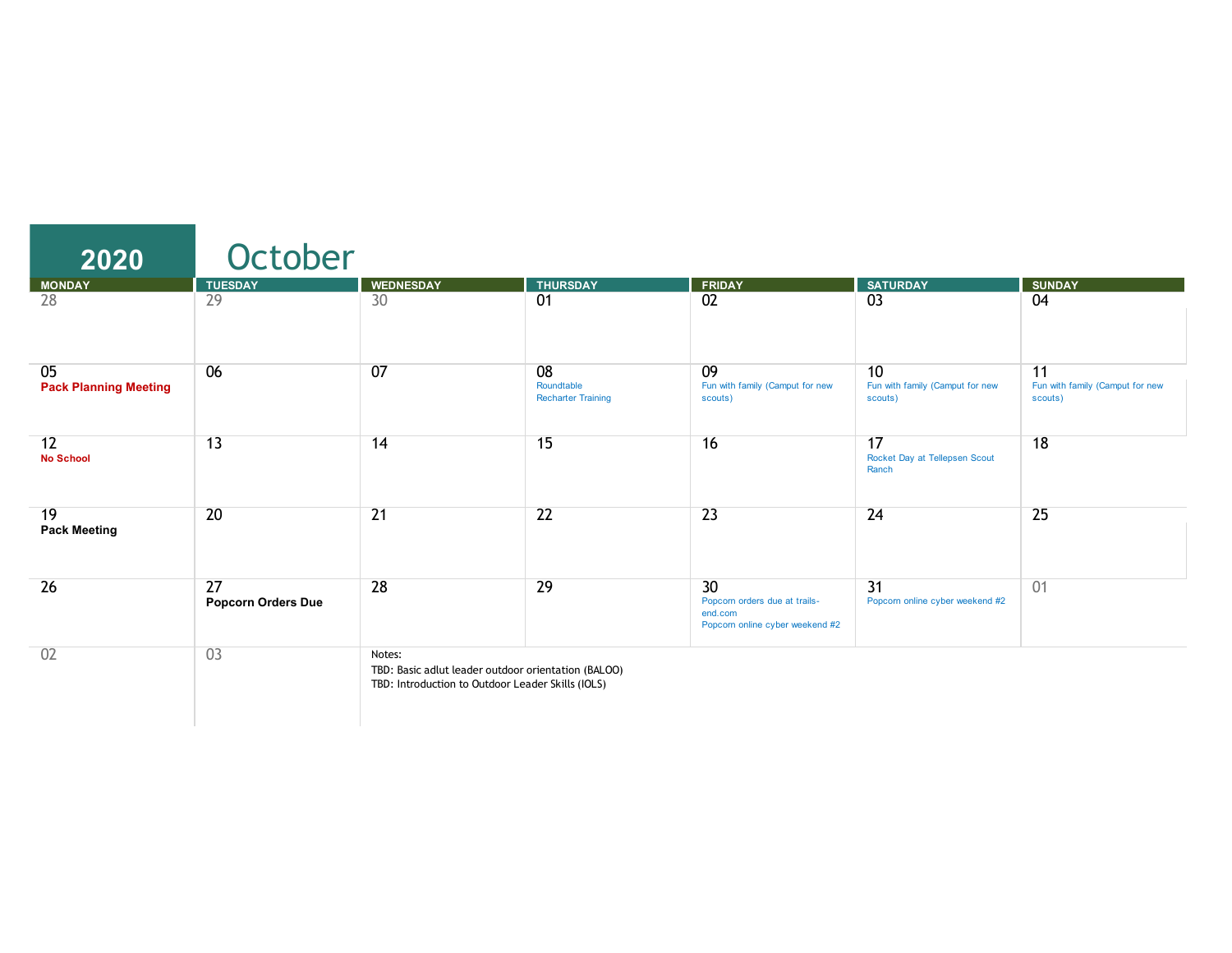| 2020                                          | November        |                  |                  |                 |                                   |                                                    |  |  |
|-----------------------------------------------|-----------------|------------------|------------------|-----------------|-----------------------------------|----------------------------------------------------|--|--|
| <b>MONDAY</b>                                 | <b>TUESDAY</b>  | <b>WEDNESDAY</b> | <b>THURSDAY</b>  | <b>FRIDAY</b>   | <b>SATURDAY</b>                   | <b>SUNDAY</b>                                      |  |  |
| $\overline{26}$                               | $\overline{27}$ | 28               | $\overline{29}$  | 30              | $\overline{31}$                   | $\overline{01}$<br>Popcorn online cyber weekend #2 |  |  |
| 02                                            | 03              | 04               | 05               | 06<br>No School | 07<br><b>Fall Campout</b>         | 08<br><b>Fall Campout</b>                          |  |  |
| 09<br><b>Pack Planning Meeting</b>            | 10              | 11               | 12<br>Roundtable | 13              | 14<br><b>Popcorn Distribution</b> | 15<br>h                                            |  |  |
| 16<br><b>Pack Meeting</b>                     | 17              | 18               | 19               | 20              | $\overline{21}$                   | $\overline{22}$                                    |  |  |
| 23                                            | 24              | 25               | 26               | 27              | 28                                | 29                                                 |  |  |
| 30<br>Scouts Complete Popcorn<br>Distribution | 01              | Notes:           |                  |                 |                                   |                                                    |  |  |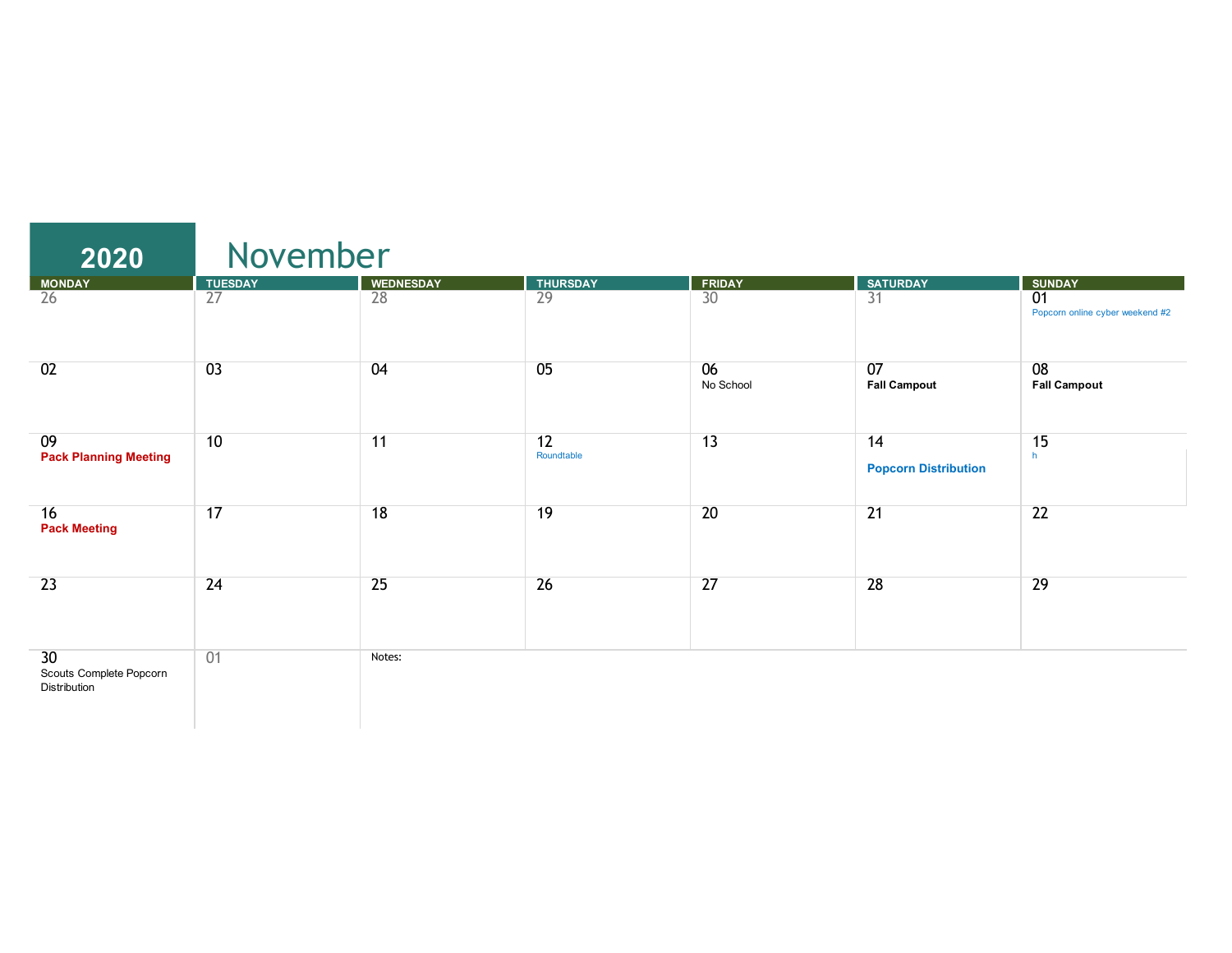| 2020                               | December        |                  |                                                                                           |                          |                 |               |
|------------------------------------|-----------------|------------------|-------------------------------------------------------------------------------------------|--------------------------|-----------------|---------------|
|                                    | <b>TUESDAY</b>  | <b>WEDNESDAY</b> | <b>THURSDAY</b>                                                                           | <b>FRIDAY</b>            | <b>SATURDAY</b> | <b>SUNDAY</b> |
| MONDAY<br>30                       | $\overline{01}$ | 02               | 03<br>Recharter Turn-in #1                                                                | 04                       | $\overline{05}$ | 06            |
| 07<br><b>Pack Planning Meeting</b> | 08              | 09               | 10<br>Roundtable<br>Recharter Turn-in #2 (at roundtable)<br>Friends of Scouting dates due | 11                       | 12              | 13            |
| 14<br><b>Pack Meeting</b>          | 15              | 16               | 17                                                                                        | 18<br>Last Day of School | 19              | 20            |
| $\overline{21}$                    | 22              | 23               | 24                                                                                        | 25                       | 26              | 27            |
| 28                                 | 29              | 30               | $\overline{31}$                                                                           | 01                       | 02              | 03            |
| 04                                 | 05              | Notes:           |                                                                                           |                          |                 |               |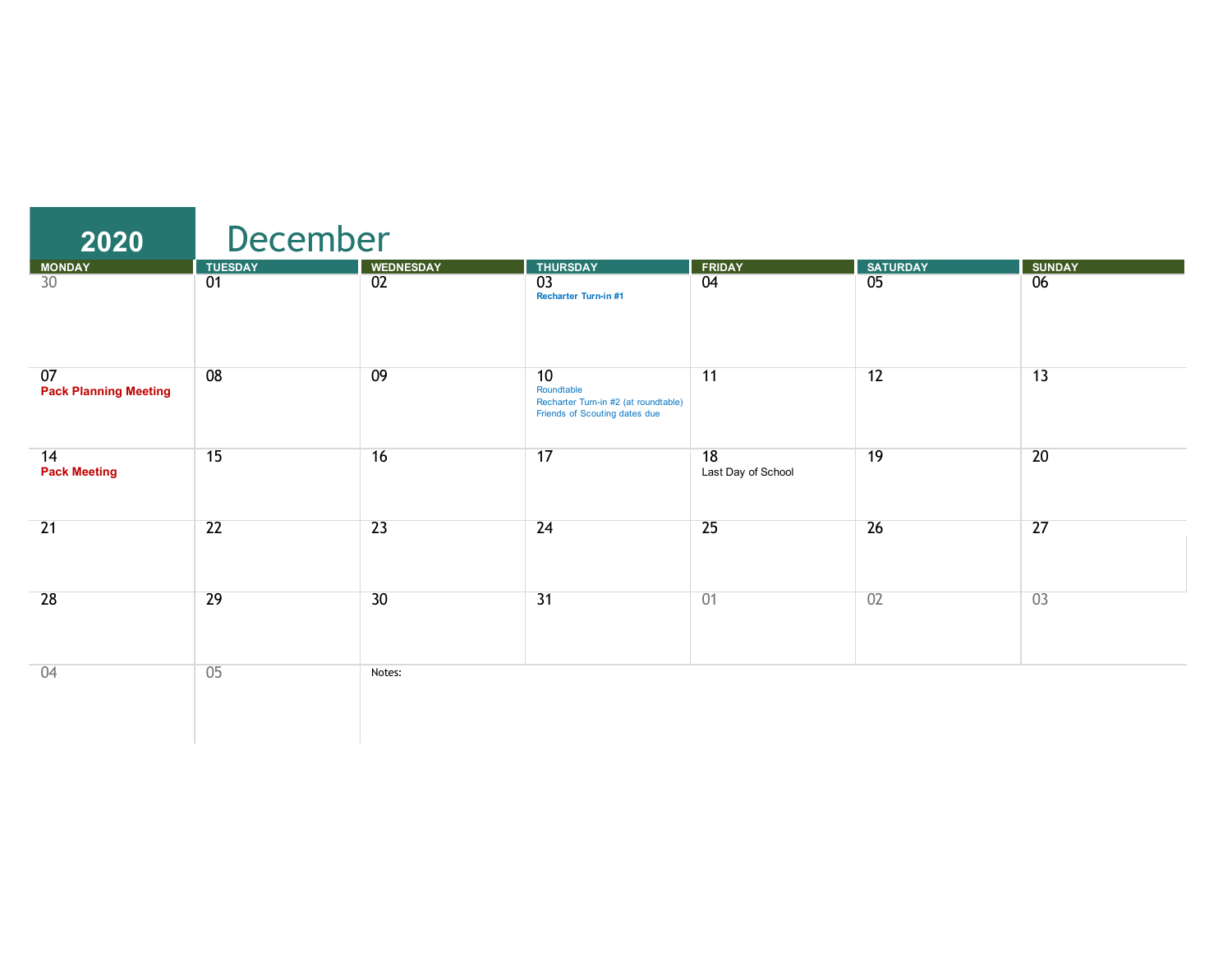| 2021                                           | January         |                  |                                                                           |                            |                                                               |                            |
|------------------------------------------------|-----------------|------------------|---------------------------------------------------------------------------|----------------------------|---------------------------------------------------------------|----------------------------|
| <b>MONDAY</b>                                  | <b>TUESDAY</b>  | <b>WEDNESDAY</b> | <b>THURSDAY</b>                                                           | <b>FRIDAY</b>              | <b>SATURDAY</b>                                               | <b>SUNDAY</b>              |
| 28                                             | $\overline{29}$ | 30               | $\overline{31}$                                                           | $\overline{01}$            | $\overline{02}$                                               | $\overline{03}$            |
| 04                                             | 05              | 06               | 07                                                                        | 08                         | 09                                                            | 10                         |
| 11<br><b>Pack Planning Meeting</b>             | 12              | $\overline{13}$  | 14<br>Roundtable<br>Dictrict nomination awards due                        | 15<br><b>Webelos Woods</b> | 16<br><b>Webelos Woods</b>                                    | 17<br><b>Webelos Woods</b> |
| 18<br><b>Webelos Woods</b><br><b>No School</b> | 19              | $\overline{20}$  | $\overline{21}$<br>Scout Fair kick-off meeting/Coupon<br>book sales begin | $\overline{22}$            | $\overline{23}$                                               | 24                         |
| 25<br><b>Pack Meeting</b>                      | 26              | $\overline{27}$  | 28                                                                        | 29                         | 30<br><b>Scouting for Food: hanger</b><br>distribution (SHAC) | $\overline{31}$            |
| 01                                             | 02              | Notes:           |                                                                           |                            |                                                               |                            |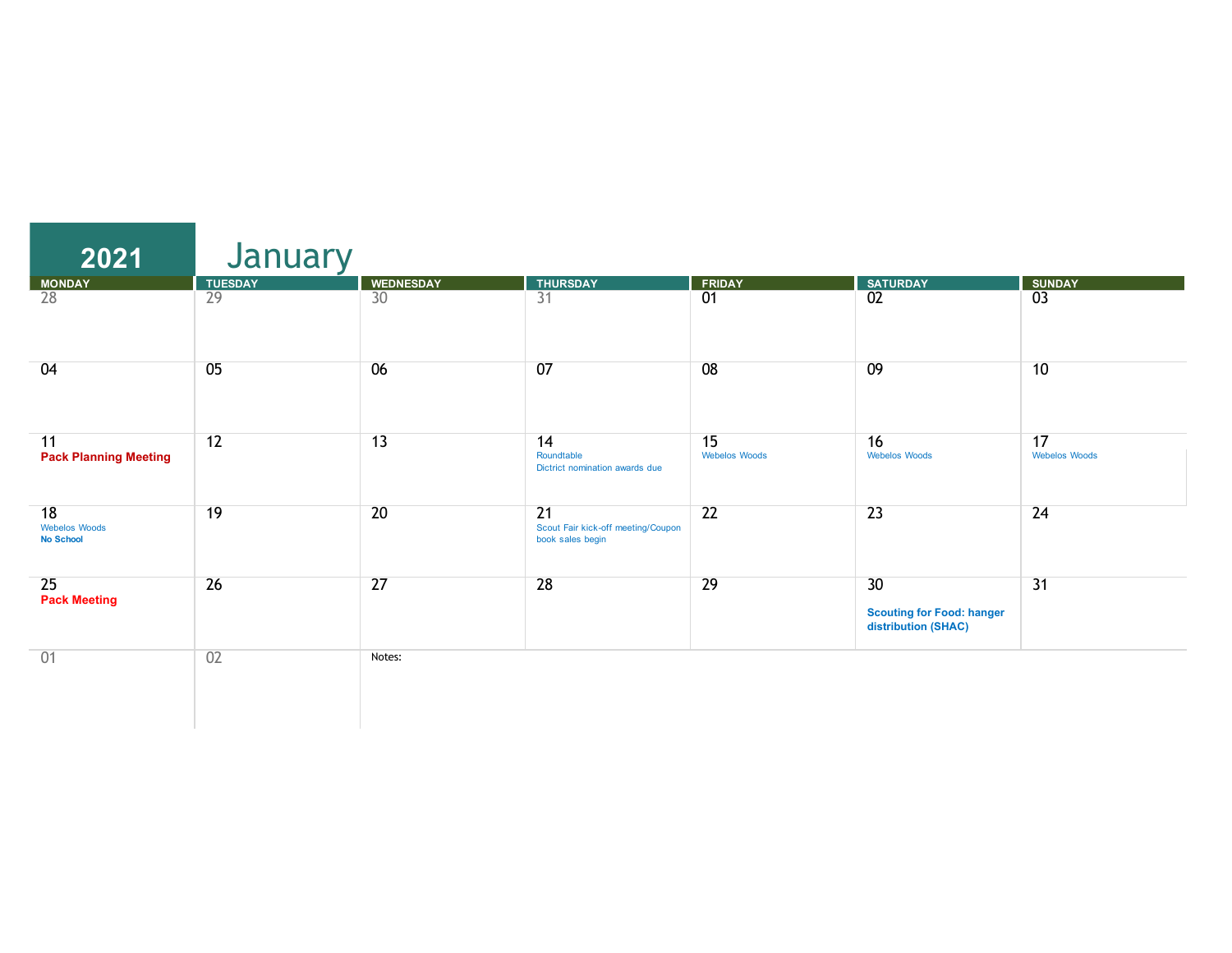| 2021                                                           | February        |                                                                                                                    |                                                       |                 |                                                              |                 |
|----------------------------------------------------------------|-----------------|--------------------------------------------------------------------------------------------------------------------|-------------------------------------------------------|-----------------|--------------------------------------------------------------|-----------------|
| <b>MONDAY</b>                                                  | <b>TUESDAY</b>  | <b>WEDNESDAY</b>                                                                                                   | <b>THURSDAY</b>                                       | <b>FRIDAY</b>   | <b>SATURDAY</b>                                              | <b>SUNDAY</b>   |
| $\overline{01}$                                                | 02              | $\overline{03}$<br><b>Spirit Night</b>                                                                             | 04                                                    | $\overline{05}$ | $\overline{06}$<br><b>Scouting for Food: food</b><br>pick-up | $\overline{07}$ |
| 08<br><b>BSA's Bday (1910)</b><br><b>Pack Planning Meeting</b> | 09              | 10                                                                                                                 | 11<br>Roundtable<br><b>Spring Recruiting Training</b> | 12              | 13                                                           | 14              |
| 15<br>No School                                                | 16              | 17                                                                                                                 | 18                                                    | 19              | 20<br>Pack 548: Blue and Gold                                | $\overline{21}$ |
| $\overline{22}$                                                | $\overline{23}$ | 24                                                                                                                 | 25                                                    | $\overline{26}$ | 27                                                           | 28              |
| 01                                                             | 02              | 03                                                                                                                 | 04                                                    | 05              | 06                                                           | 07              |
| 08                                                             | 09              | Notes:<br>TBD: Basic adlut leader outdoor orientation (BALOO)<br>TBD: Introduction to Outdoor Leader Skills (IOLS) |                                                       |                 |                                                              |                 |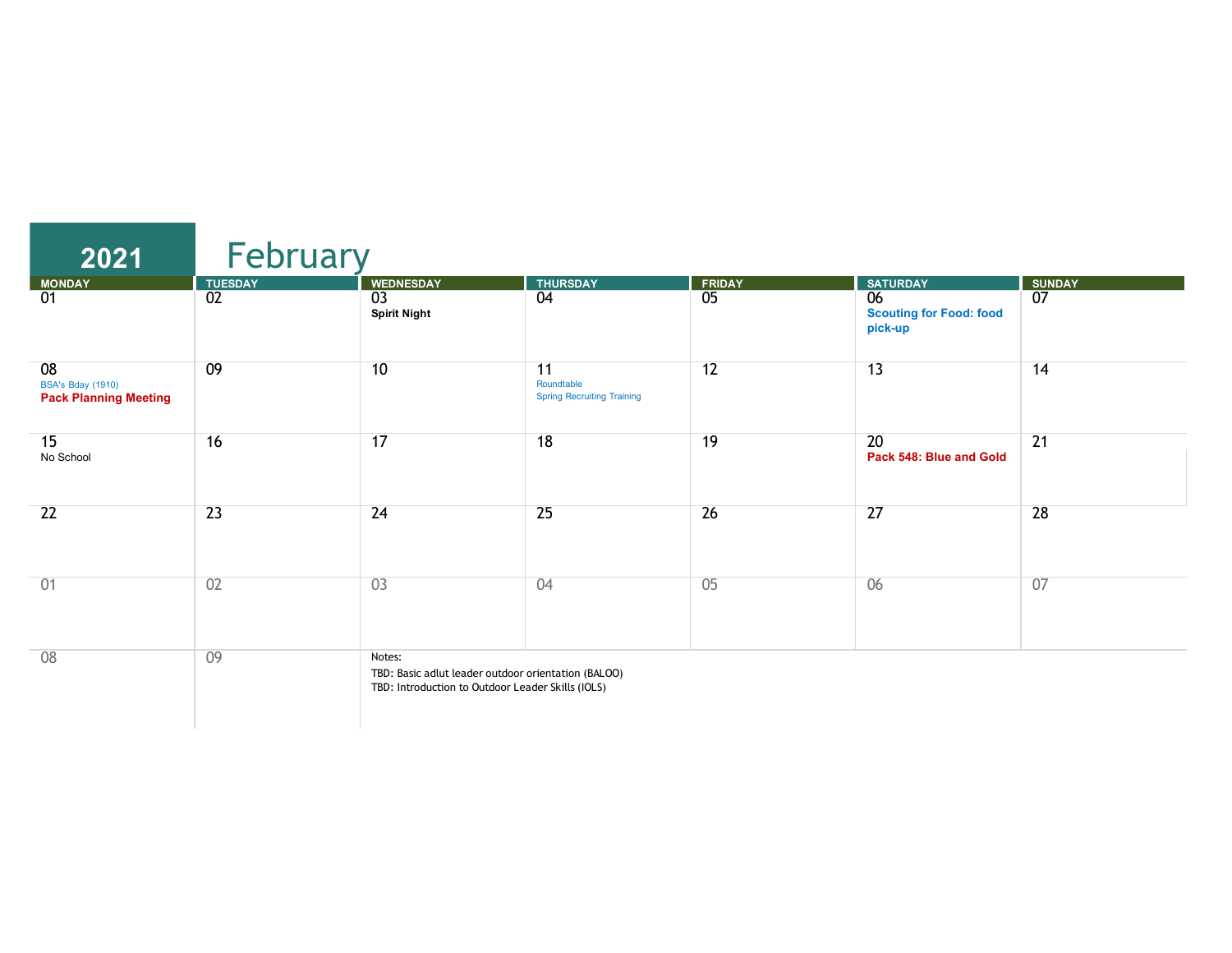| 2021                               | March                             |                                     |                                                                                 |                                                                              |                                         |                                                           |
|------------------------------------|-----------------------------------|-------------------------------------|---------------------------------------------------------------------------------|------------------------------------------------------------------------------|-----------------------------------------|-----------------------------------------------------------|
| <b>MONDAY</b><br>01                | <b>TUESDAY</b><br>$\overline{02}$ | <b>WEDNESDAY</b><br>$\overline{03}$ | <b>THURSDAY</b><br>04<br>Scout Fair coupon books: 5% sales<br>bonus deadline    | <b>FRIDAY</b><br>$\overline{05}$<br><b>Pinewood Derby Weigh-In</b>           | SATURDAY<br>$\overline{06}$             | <b>SUNDAY</b><br>$\overline{07}$<br><b>Pinewood Derby</b> |
| 08<br><b>Pack Planning Meeting</b> | 09                                | 10                                  | 11<br>Roundtable                                                                | 12                                                                           | 13                                      | 14                                                        |
| 15<br><b>Spring Break</b>          | 16<br>Spring Break                | 17<br>Spring Break                  | 18<br><b>Spring Break</b><br>Scout fair coupn books: 3% sales<br>bonus deadline | 19<br>Spring Break                                                           | 20                                      | $\overline{21}$                                           |
| 22<br><b>Pack Meeting</b>          | $\overline{23}$                   | 24                                  | 25                                                                              | 26<br>Scout fair participation deadline<br>Camporee<br><b>Spring Campout</b> | 27<br>Camporee<br><b>Spring Campout</b> | 28<br>Camporee<br><b>Spring Campout</b>                   |
| 29                                 | 30                                | $\overline{31}$                     | 01                                                                              | 02                                                                           | 03                                      | 04                                                        |
| 05                                 | 06                                | Notes:                              |                                                                                 |                                                                              |                                         |                                                           |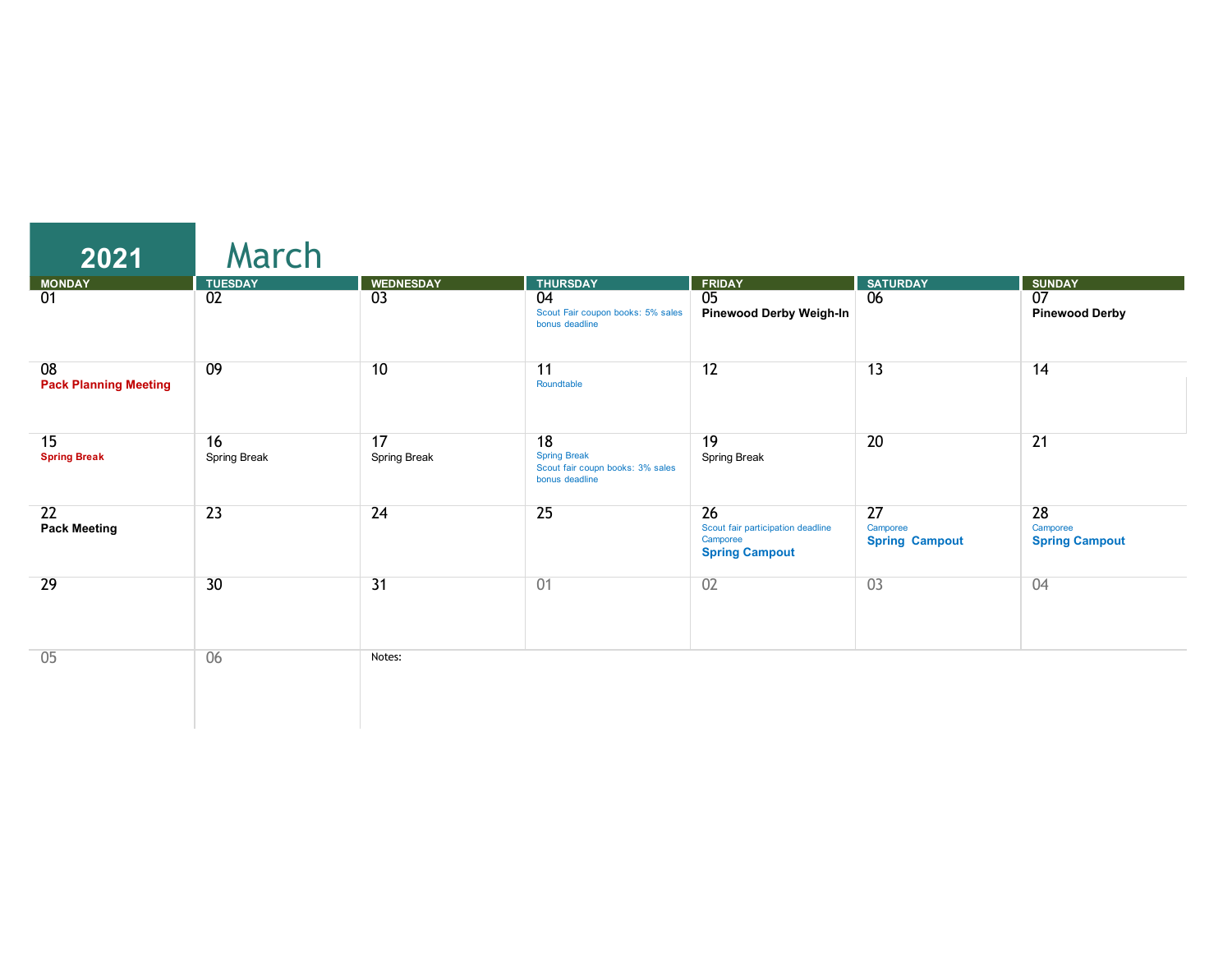| 2021                                                                                      | nril            |                                   |                  |                              |                                       |                   |
|-------------------------------------------------------------------------------------------|-----------------|-----------------------------------|------------------|------------------------------|---------------------------------------|-------------------|
| MONDAY                                                                                    | <b>TUESDAY</b>  | <b>WEDNESDAY</b>                  | <b>THURSDAY</b>  | <b>FRIDAY</b>                | <b>SATURDAY</b>                       | <b>SUNDAY</b>     |
| $\overline{29}$                                                                           | $\overline{30}$ | $\overline{31}$                   | $\overline{01}$  | $\overline{02}$<br>No School | $\overline{03}$                       | $\overline{04}$   |
| 05<br>Scout Fair coupon books: 1% sales<br>bonus deadline<br><b>Pack Planning Meeting</b> | 06              | 07                                | 08<br>Roundtable | 09                           | 10<br>Scout Fair (SHAC)               | 11<br>SHAC's Bday |
| 12<br><b>Pack Meeting</b>                                                                 | 13              | 14                                | 15               | 16                           | 17                                    | 18                |
| 19                                                                                        | $\overline{20}$ | $\overline{21}$                   | $\overline{22}$  | $\overline{23}$              | 24<br><b>Overnight Trip-Lexington</b> | 25                |
| 26                                                                                        | $\overline{27}$ | 28                                | 29               | 30                           | 01                                    | 02                |
| 03                                                                                        | 04              | Notes:<br>District Pinewood Derby |                  |                              |                                       |                   |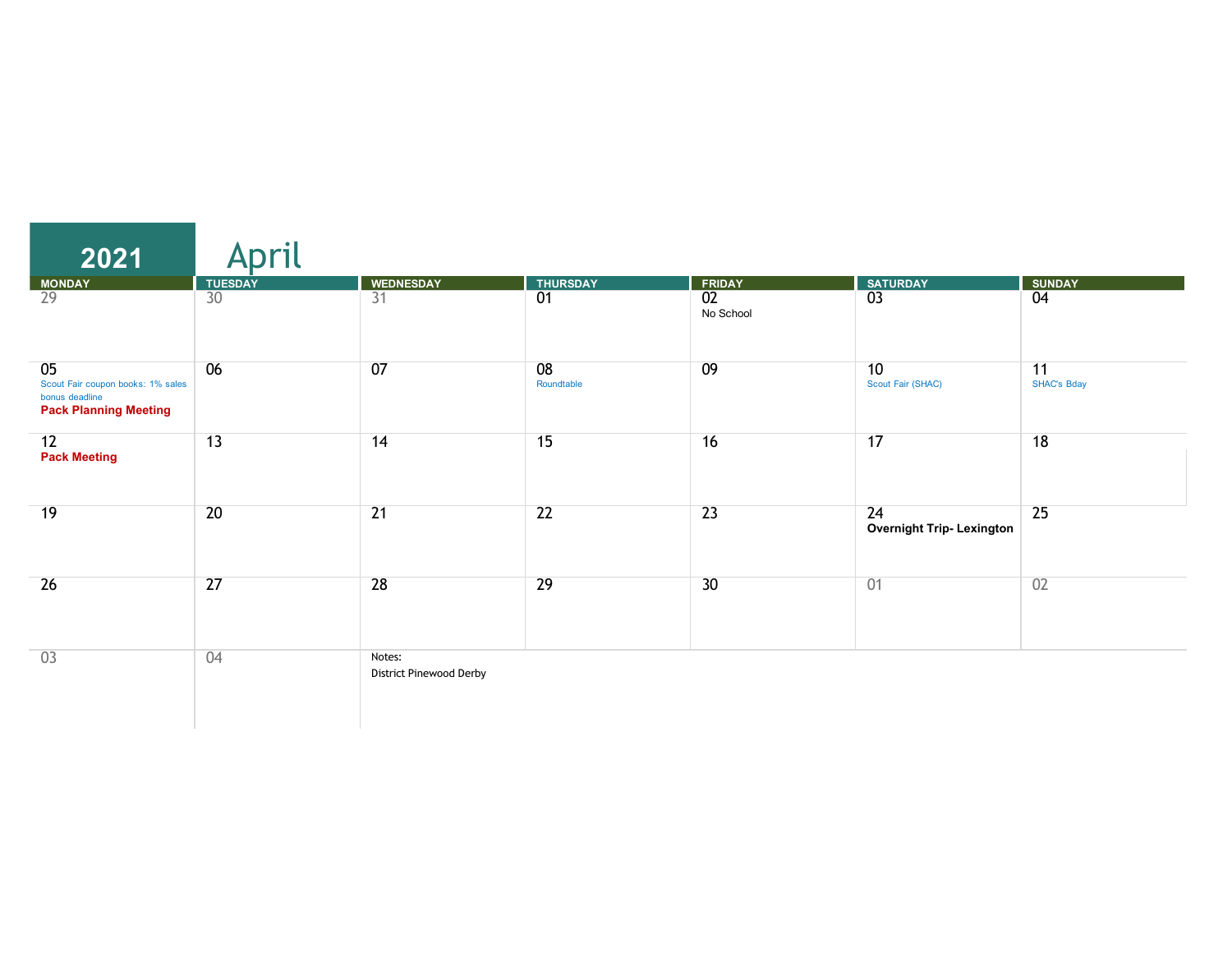| 2021                               | May             |                                          |                                               |                    |                 |                 |
|------------------------------------|-----------------|------------------------------------------|-----------------------------------------------|--------------------|-----------------|-----------------|
| MONDAY                             |                 | <b>WEDNESDAY</b>                         | <b>THURSDAY</b>                               | FRIDAY             | <b>SATURDAY</b> | <b>SUNDAY</b>   |
| $\overline{26}$                    | TUESDAY<br>27   | 28                                       | $\overline{29}$                               | $\overline{30}$    | $\overline{01}$ | $\overline{02}$ |
| 03                                 | 04              | 05                                       | 06                                            | 07                 | 08              | 09              |
| 10<br><b>Pack Planning Meeting</b> | 11              | 12                                       | $\overline{13}$<br>Roundtable/Program Preview | 14                 | 15              | 16              |
| 17                                 | 18              | 19                                       | 20                                            | 21<br>Pack Meeting | 22              | $\overline{23}$ |
| 24                                 | $\overline{25}$ | $\overline{26}$                          | 27<br>Last Day of School                      | 28                 | 29              | 30              |
| 31                                 | 01              | Notes:<br>TBD: New Eagle Scout Reception |                                               |                    |                 |                 |